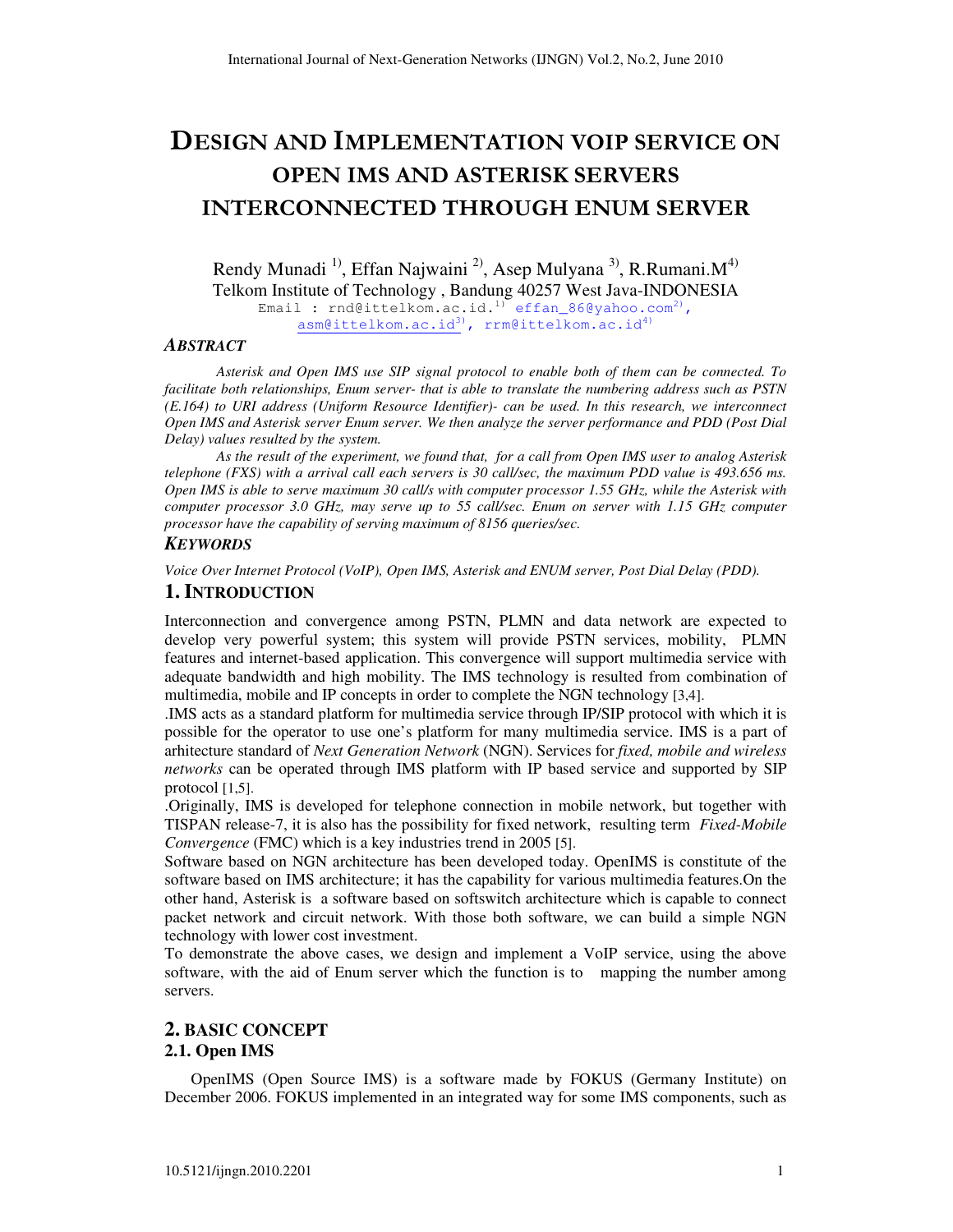CSCFs, HSS, Application *Server*s and others, which can be seen in Figure.1. This software has different platform services, such as "Open Service Access (OSA)/Parlay, JAIN Service Logic Execution Environment (SLEE), Web services/Parlay X, SIP Servlets, Call Processing Language (CPL)" [16].



Figure 1 OpenIMS Network Overview

#### **2.2. Asterisk**

Asterisk is an open source software which can be used to develop communication services. Asterisk it self provides simplicity for the users to improve telephone services by themselves with flexible customization by users. Open source means that the developer can change source codes so the applications can be added easily by the developer.

Asterisk can be considered as a complete PBX or Software complete PBX and provide all PBX features. The advantage of Asterisk: can run under some OS such Linux, Windows, BSD and OS X. Another thing is, it can be connected with almost all of POTS standard with minimum/ cheap additional hardware as a gateway. Some features are provided such as Voicemail, Conference Call, Interactive Voice Response, Call Queuing, Three Way Calling, Caller ID Services, Analog Display Service Interface, SIP VoIP Protocol, H323 (as a client & gateway), IAX, MGCP (provide call manager function only), SCCP/Skinny, and others [2].

The title is to be written in 20 pt. Garamond font, centred and using the bold and "Small Caps" formats. There should be 24 pt. (paragraph) spacing after the last line.

#### **2.3. Enum Overview**

Electronic Number Mapping (ENUM) is a number mapping mechanism. Numbers mapping means Electronic Equipments identity numbers (ITU-T E.164 recommendation) to DNS Uniform *Resource* Identifier (*URI*) system [10]. The DNS URI has been globally used in Internet. *ENUM* is a standard recommended by IETF (RFC 3761). It allow user to use a phone numbers to access DNS. Then, user can access *record Universal Resource Identifier* inside *NAPTR Resource Record* which is belong to its numbers, which is can be seen in Figure.2.

Electronic Number Mapping is a mechanism of mapping.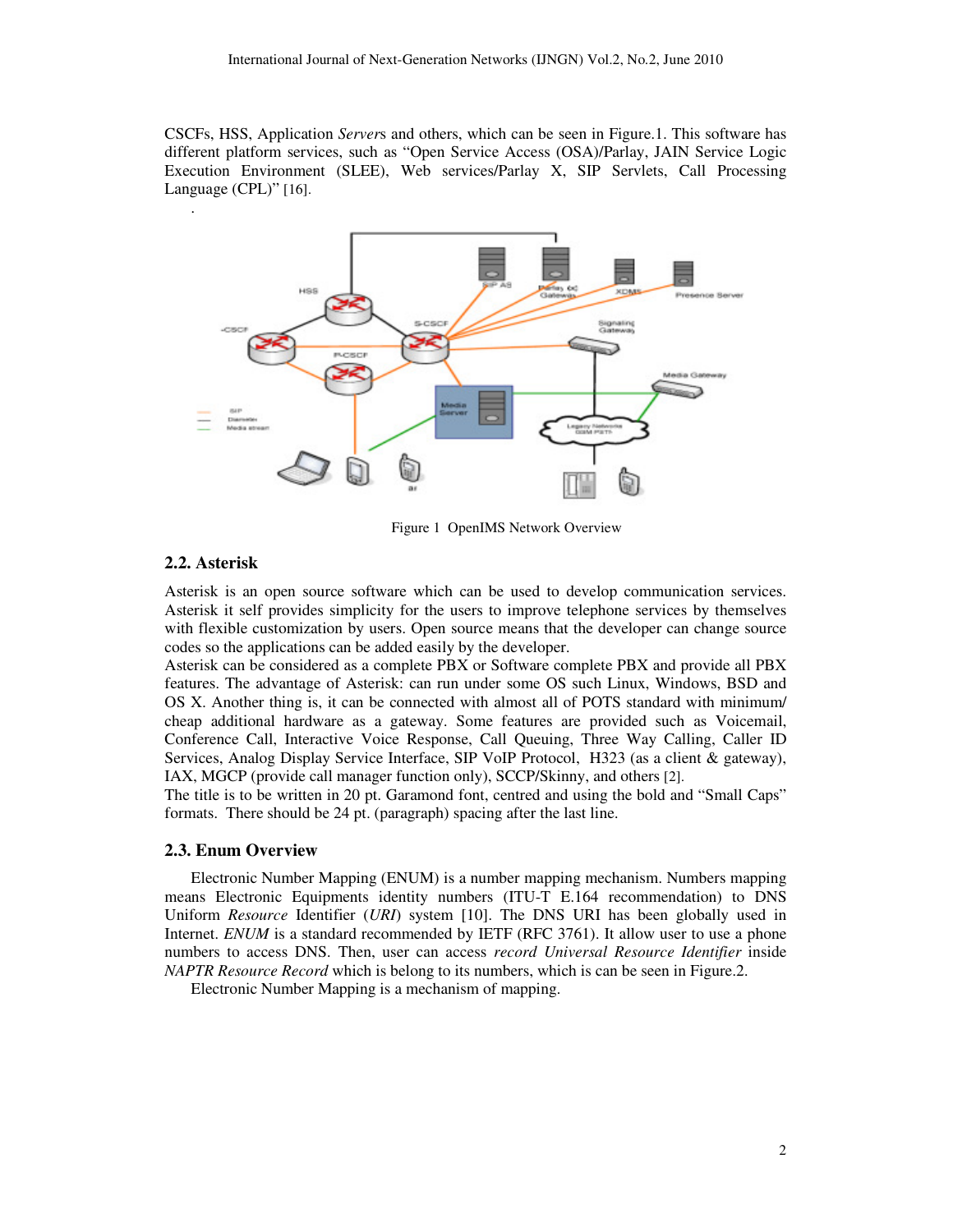

Figure 2.Flow Communication via ENUM

#### **2.4. Post Dialling Delay (PDD)**

Delay call setup mentioned as Post Dial Delay (PDD). Based on IETF, PDD is a period starting from the last digit dialled up to destination message status (ringing or busy). Based on ITU-T, PDD is an interval between last digit dialled up to the acceptance of ring back tone.

PDD on packet data network especially on SIP VoIP communication can be measured starting from INVITE stage (call request to server) up to destination status tone, such as code 180 (ringing). It can be seen in Figure.3 [2].



Figure 3. Call setup between SIP client-server

# **3. SYSTEM DESIGN AND IMPLEMTATION**

PDD score testing can be performed after the system ensure that it can work properly. System is configured from OpenIMS server, Enum server and Asterisk server for VoIP services.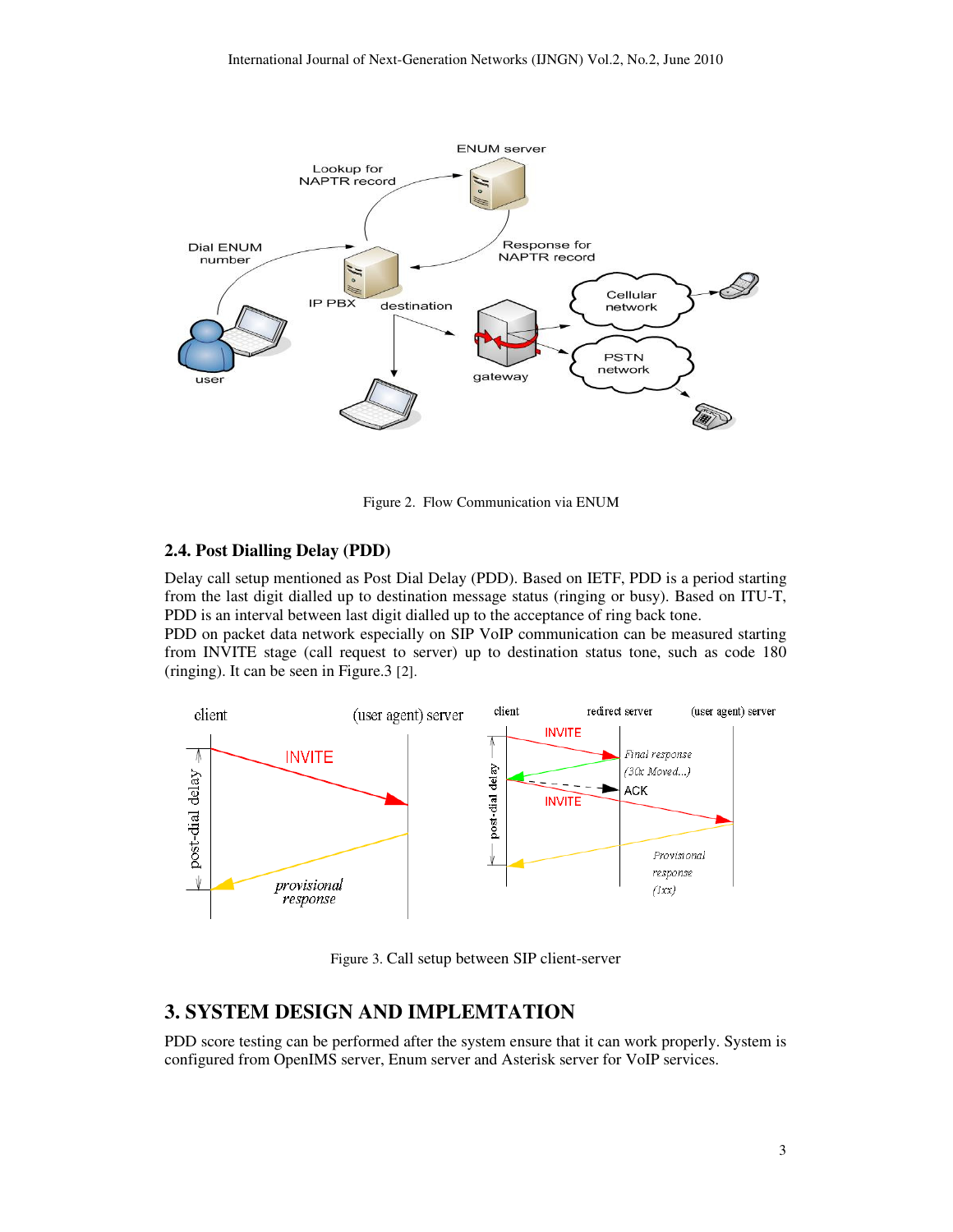#### **3.1. Network topology of VoIP service**

This research is aimed to analyze the relation of SIP terminals especially time server process, PDD time, and CPU utilization. To implement the relation, a scenario of network topology model is applied. This can be seen in Figure 4.



Figure 4. Network Topology

## **3,2, Support of equipment**

#### **Hardware :**

- Processor 1.55 GHz (OpenIMS Server)
- IP PBX Exchange
- Processor 3.0 GHz (Asterisk Sever)
- Processor 1.15 GHz (ENUM Server)
- Computer (Client)
- Switch Ethernet
- Speaker dan Microphone

#### **Software :**

- Operating System Gentoo 2007 (OpenIMS)
- Operating System Trixbox (Asterisk)
- Operating System Ubuntu 8.04 (ENUM)
- DNS Server (BIND-9.3.2)
- Wireshark Network Protocol Analyzer version-0.99.2

#### **3.3. System evaluation**

After the system has been installed and well configured, then the next steps are data measurements and analysis.

a) Time processing in each server measurement.

For OpenIMS and Asterisk, the measurement will consider time required by SIP signal inside the server before it passed to the destination. While Enum server will be measured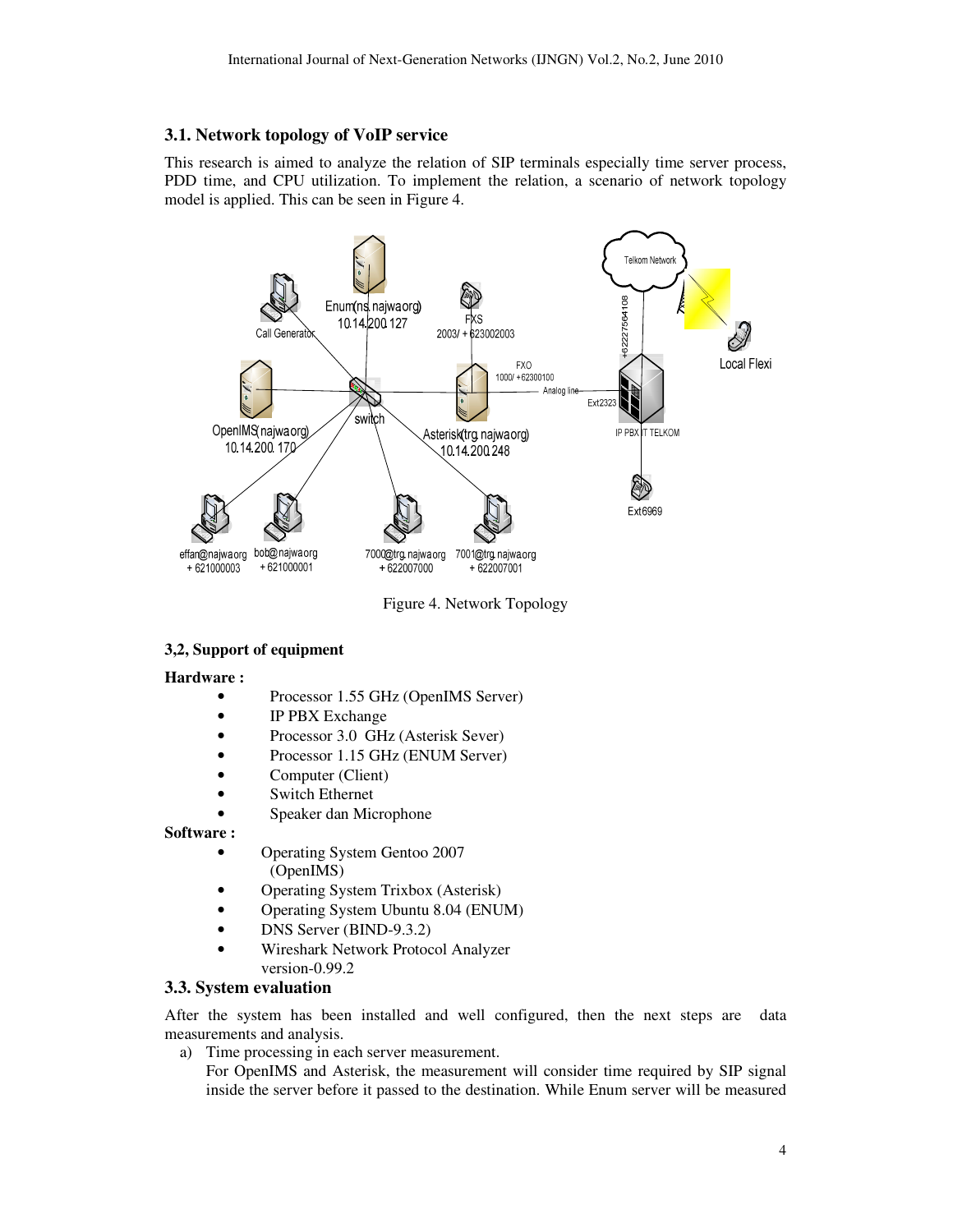the required time to serve the query. This measurement performed as an analysis data for PDD measurement [6,7] Measurement's conducted without call traffic/ other queries.

- b) PDD (Post Dial Delay) Measurement PDD measurement's performed with scenarios as follows.
	- 1. Call between OpenIMS without Enum
	- 2. Call between OpenIMS user via Enum
	- 3. User call from OpenIMS via Enum to FXS numbers (2003) Asterisk

Each measurement scenario performed in different call quantity or query per second. Data collections conducted 30 times and averaged.

c) CPU utilization Measurement

Measurement's performed for each server for different call quantity or query per second to obtain maximum call value or query per second.

## **4. SYSTEM ANALYSIS**

In this chapter we will consider testing and analyzing of implementation results which had been done. The objective of testing and analyzing is to measure OpenIMS and Asterisk Servers performance through Enum server interconnection. As mentioned in previous section, this research will focus on time service analysis in each server, PDD and CPU utilization. Several software have been used such as wireshark, SIPp, Top, and Queryperf-nominum [12,14]

As a reference of PDD maximum value, IETF standard has recommended a recommendation as follows [15]:

| Category             | <b>PDD</b> without<br><b>ENUM</b> | <b>WDD with</b><br><b>ENUM</b> |
|----------------------|-----------------------------------|--------------------------------|
|                      | (second)                          | (second)                       |
| PC to PC             | 2.23                              | 2.25                           |
| PC to<br><b>PSTN</b> | 3.79                              | 4.11                           |
| PSTN to<br>РC        | 3.41                              | 3.95                           |
|                      |                                   |                                |

Table 1. Standard of PDD maximum value

#### **4.1. Measurement of delay process in Server**

The objective of delay process measurement is to measure how much time server can serve a call or query. The value of service time can influence the achieved PDD value. The result of measurement in OpenIMS and Asterisk servers will lead to important information about SIP signal component, which has a long service time..



Figure 5**. O**penIMS DelayProcess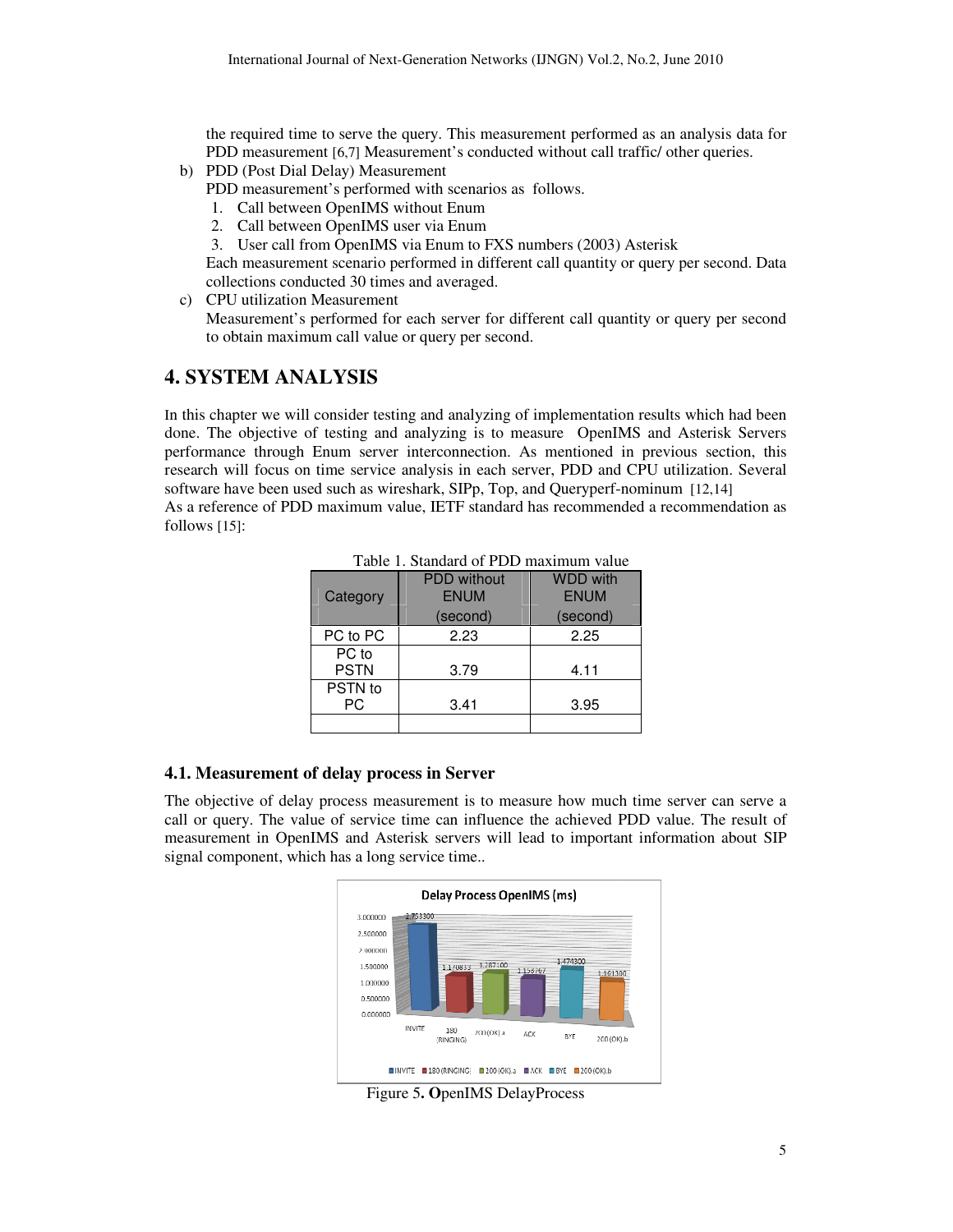From figure.5, it can be seen that the invite signal requires longer processing time. When the *server* accept INVITE signal, it will perform some checking. The *Server* will check called user registration status, to fetch the called user IP address and user port and then pass the INVITE Signal to the destination based on called IP address and port user. For the other signal, server does simple checking only; it just acts as proxy that passed the calls. So, the other signals just require short time for server processing.

• Asterisk



Figure 6**.** Asterisk Delay Process

Same as the signal process calculation from the OpenIMS, INVITE signal requires longest processing time. This thing happened due to during the INVITE signal acceptance, it will be treated in the same way such as in OpenIMS *server*.

#### • **Enum**

Based on capture result, the average process in side Enum: **0.345400 ms**, means *server* is capable to proceed a query in a very short time.

> **Comparison Delay Process (ms)** 300.000000 257.485533 250.000000 200.000000 150.000000 100.000000 50.000000 0.000000 **IMS ENUM** Asterisk **IMS ENUM Asterisk**

• **Comparison**

Figure 7**.** Processing delay comparisons

Based on Figure 7, there is a big difference between Asterisk server process and IMS Server. OpenIMS server requires 9.00 ms for one communication but Asterisk requires 257.48 ms. It means Asterisk server consumes 28.6 times of IMS service time. It can be concluded that the Asterisk operates un-effectively in Call Setup process.

User data in Enum server will be in Mysql database, but in Asterisk it's just sip. conf file, so the time required relatively short during user account checking. Routing process on Open IMS will be recorded on scsf.cfg file (C language used). In the Asterisk server present on extension.cnf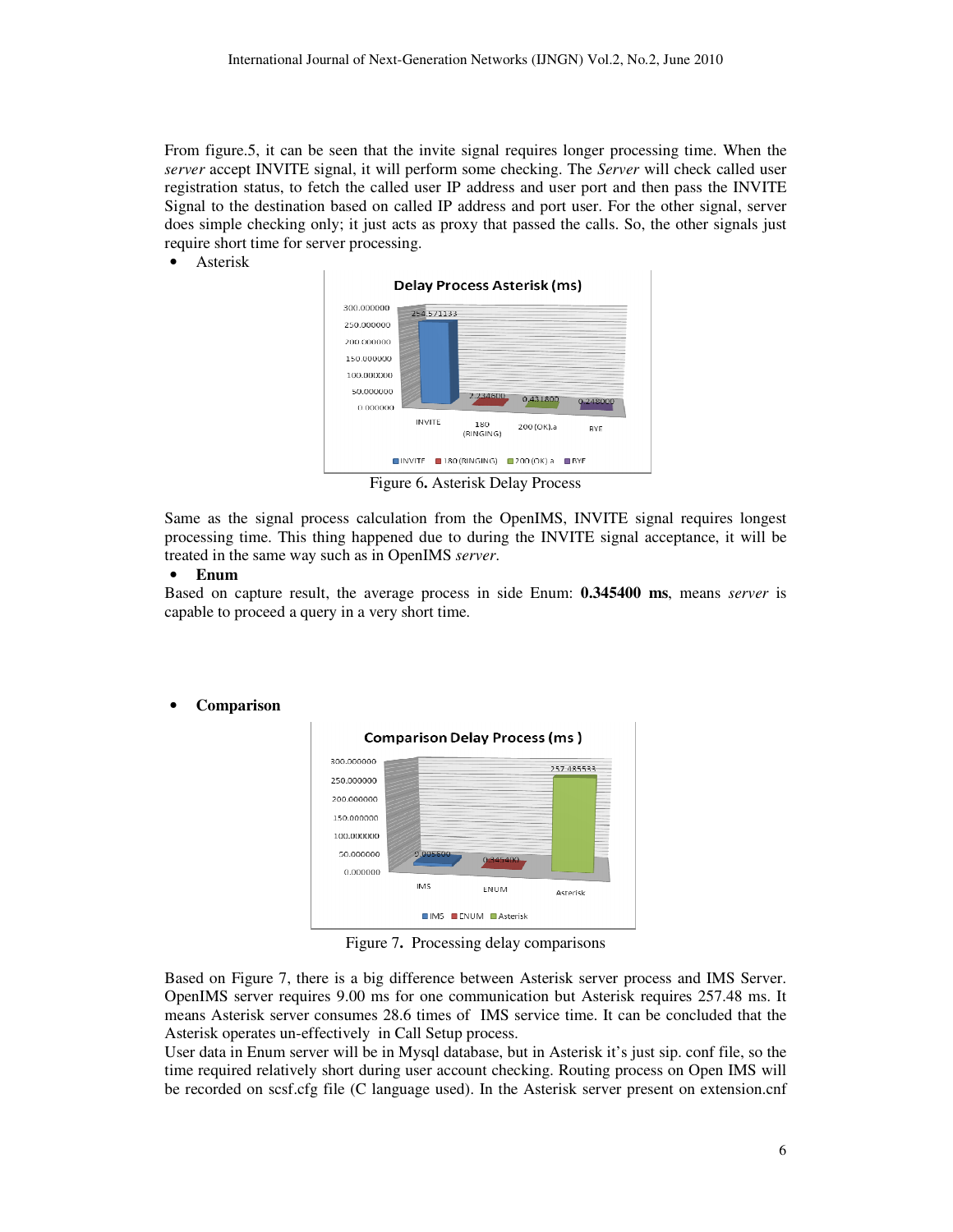and extension additional. conf (for free PBX). It contains a configuration file. This file will be executed by programming language. To modify dial plan in Asterisk, user may change configuration parameters in this file. It's simple way but will bring the consequences long delay process. Asterisk trixbox has complicated dial plans that will become time consuming for modification.

Enum server has short time process, so it has the capability to handle some queries simultaneously. We will discuss the maximum queries capacity to handle on the next section.

All inserts, figures, diagrams, photographs and tables must be centre-aligned, clear and appropriate for black/white or greyscale reproduction.

#### **4.2. PDD measurement and CPU utilization**

PDD measurement, start from zero traffic up to certain traffic which cause PDD value higher than IETF standard. Call traffic will be increased 5 calls per second up to PDD value higher than IETF standard. PDD value: time required from the INIVITE signal sent by caller to the acceptance of response ringing signal (180). To collect the PDD values, the wireshark software will be used to capture some data that flows to the caller computer (UAC). Each scenario will be executed for 30 times and averaged.

CPU utilization measurement use Top Software that installed on server. Each traffic capacity value will be observed for the each server maximum CPU Utilization.

- **Result**
- **First Scenario** (between user OpenIMS without Enum)

INVITE and ringing signal processing time inside the server previously 3.92 ms, measured PDD for 0 traffic is 107.87 ms can be seen at Figure.8. It means that beside server delay, there are some other delay components that influence the PDD time. Client and switch process will add PDD time. Packet assembly and de-assembly in the client side is difficult to observe as well as Switch Reading Process on layer 2.



Figure.8PDD first scenario

The increment of call traffic to server will increase PDD time and will increase processor utility. Up to 30 call/sec PDD's still acceptable (according to IETF standard). Increment of PDD from 0 to 30 calls/sec: less than 20 ms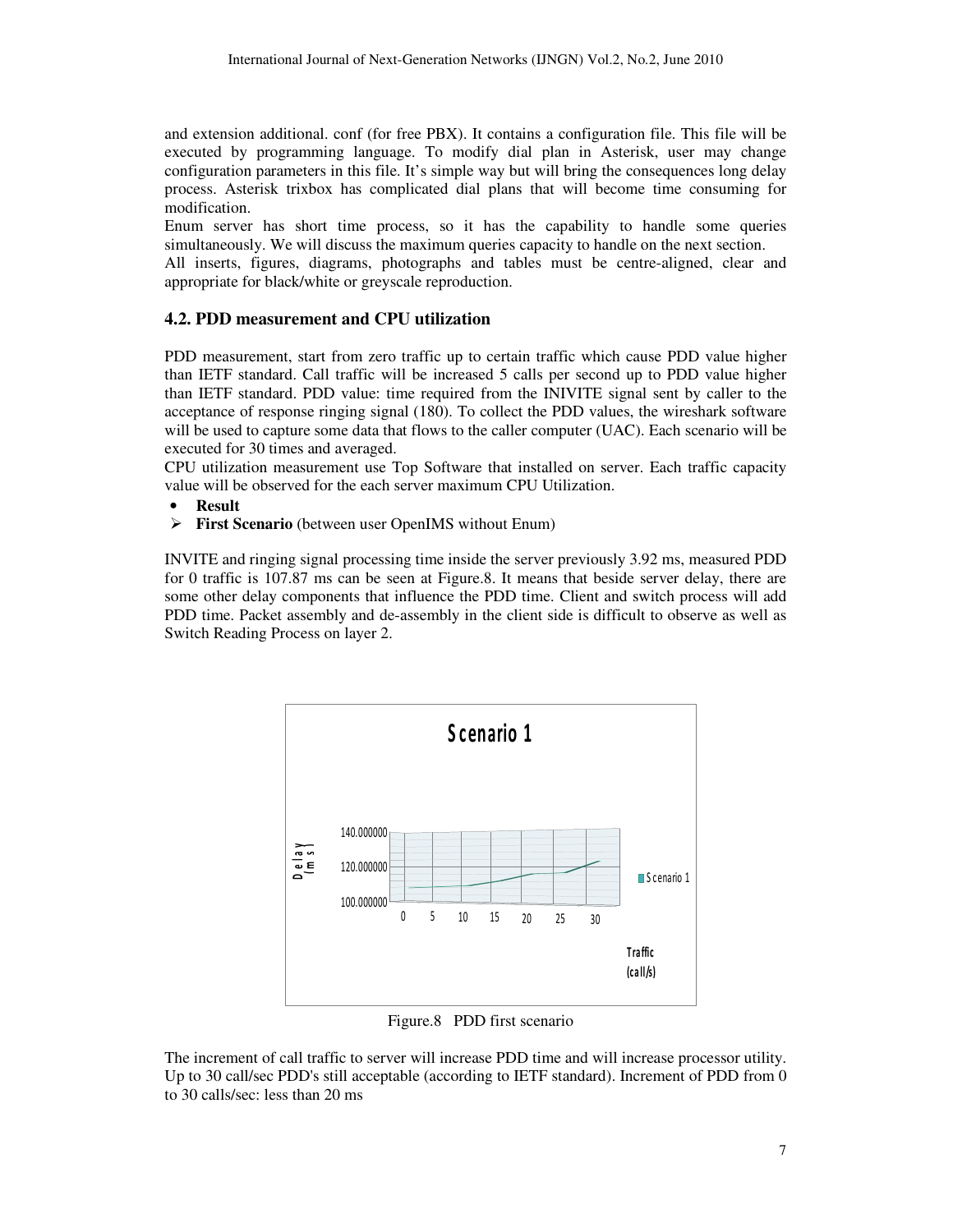| <b>Traffic</b> | CPU usage      |
|----------------|----------------|
| (call/sec)     | (percent)      |
| 5              | 10             |
| 10             | 15             |
| 15             | 35             |
| 20             | 50             |
| 25             | 65             |
| 30             | 78             |
| 35             | 100 (overload) |

| Table 2. First Scenario PDD measurement |  |
|-----------------------------------------|--|
|-----------------------------------------|--|

For a traffic call more than 30 call/sec, OpenIMS server can not handle the call. Monitoring result on SIP's showed so many Re-trans are occurred, Timeout and Unexpected-Msg. It shows the server status: overload and unable to serve as be shown in Table.2. PDD measurement, call setup will be too long. This monitoring facts showed by wireshark client do re-trans over and over again. So for the call traffic above 30 call/sec, server's unable to serve calls. If this situation forced to handle more than 30 call/sec, server will be downed (restart).

**Second Scenario** (between OpenIMS user through Enum).

From the measurement result, increment of Enum components during call setup will increase PDD value. For traffic up to 30 call/s, the PDD value still comply with IETF standard, that can be seen in Table.3

| табіс э. эссена зеснано т ДД нісазатенісні |            |
|--------------------------------------------|------------|
| OpenIMS-ENUM-OpenIMS                       |            |
| Traffic                                    | <b>PDD</b> |
| (call/sec)                                 | (msec)     |
|                                            | 108.8      |
| 5                                          | 109.5      |
| 10                                         | 110.4      |
| 15                                         | 114.1      |
| 20                                         | 116.4      |
| 25                                         | 118.6      |
| 30                                         | 133.1      |

Table 3. Second scenarioPDD measurement

This is caused by faster process in Enum server; PDD value with Enum only increase 0-10 ms, if compared without Enum. It's can be seen in Figure 9 below.



Figure 9. Comparison of PDD first and second scenario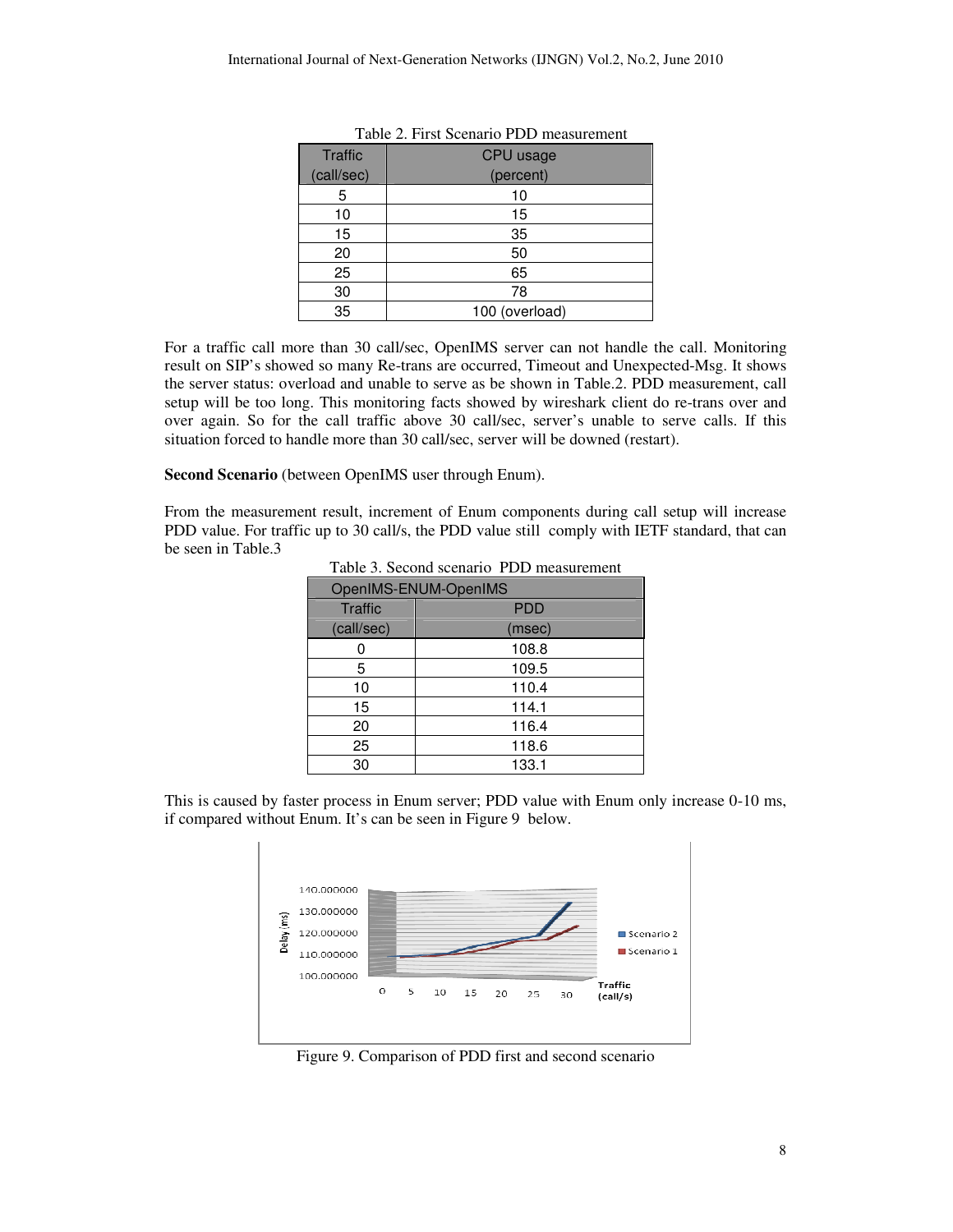| OpenIMS-ENUM-OpenIMS |                  |  |
|----------------------|------------------|--|
| <b>Traffic</b>       | <b>CPU</b> usage |  |
| (query/sec)          | (percent)        |  |
| 5                    | 0.3              |  |
| 10                   | 0.3              |  |
| 15                   | 0.3              |  |
| 20                   | 0.3              |  |
| 25                   | 0.7              |  |
| 30                   | 0.7              |  |
| 35                   | 0.7              |  |

Table 4. CPU Utilization measurement through Enum

From the above results, OpenIMS server only has the capability for simultaneous traffic call 30 call/sec, so the data traffic for this scenario is only limited up to 30 call/sec. On call traffic 30 call/sec, the CPU utilization in Enum server only 0.7% as in Table.4; this figure is more than maximum value. The maximum query per second can be processed using software called queryperf. From the measurement result with queryperf, it can be shown, that the Enum server can reached 8156.87 query/second.

## **Third Scenario** (from the user OpenIMS to FXS

Asterisk through Enum)

The third scenario can show results of PDD which is still fulfill IETF standard. In this scenario the PDD value uses is higher than other scenarios. This condition is caused by time process in Asterisk server for an invite signal consume more time is 254.5 ms. The comparison of all scenarios for PDD value can be seen in Figure 10 bellow



Figure 10. Comparison of PDD for all Scenarios

Table.5 shows that for call traffic 35 call per second, CPU utilization in Asterisk can not reach maximum value. The next test is to find maximum call with using SIP software. When the arrival call higher than 55 call per second, CPU utilization will be on an overload condition. From this test we found that Asterisk server can only handled maximum 55 call per second.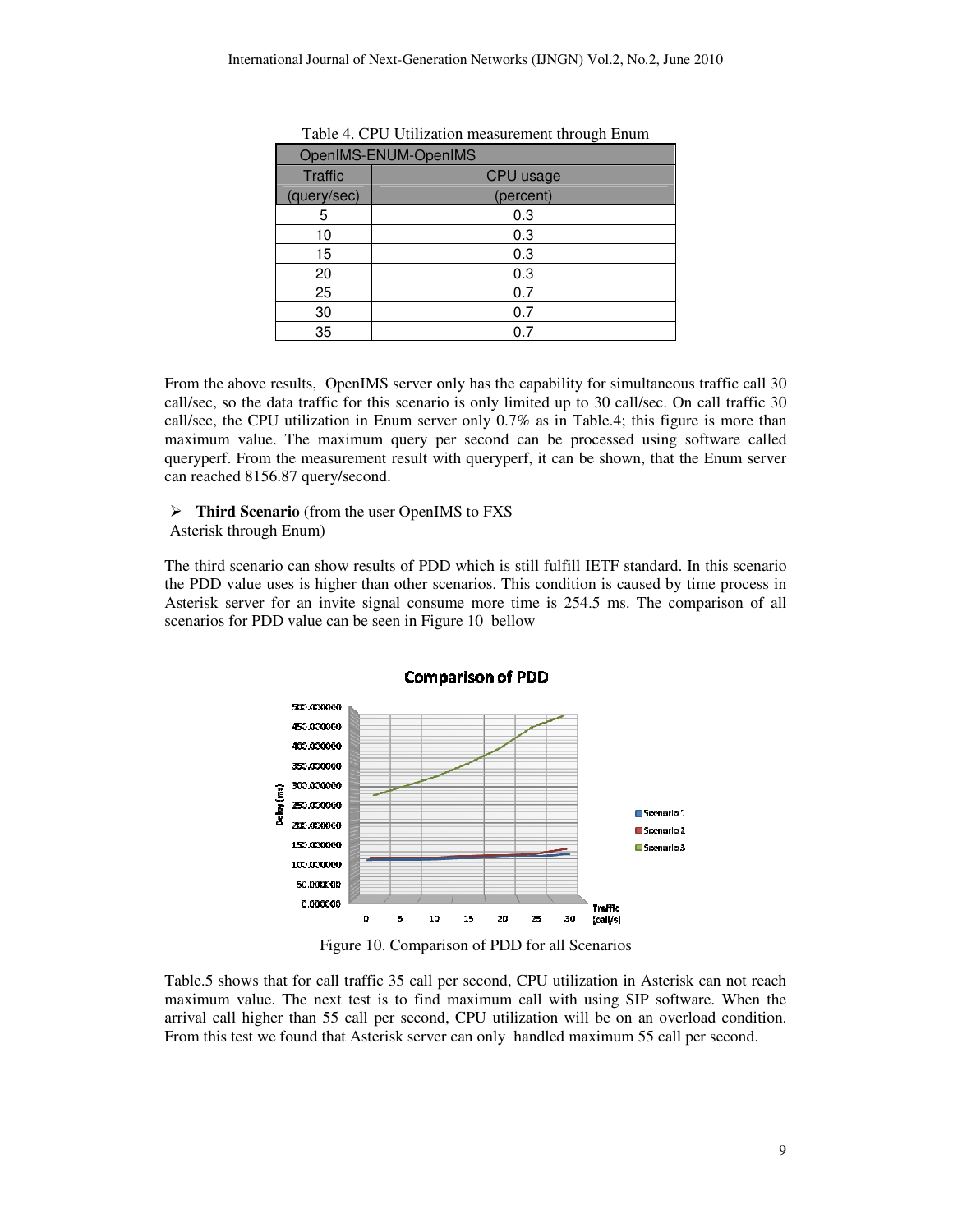| OpenIMS-ENUM-Asterisk |                |  |
|-----------------------|----------------|--|
| <b>Traffic</b>        | CPU usage      |  |
| (call/sec)            | (percent)      |  |
| 35                    | 51             |  |
| 40                    | 60             |  |
| 45                    | 69             |  |
| 50                    | 79             |  |
| 55                    | 92             |  |
| 60                    | 100 (overload) |  |

Table 5**.** CPU Utilization Asterisk

Figure.11 shows comparison of CPU utilization for all servers with attention to load traffic for each server.



Figure 11.Comparison of CPU Utilization

On this implementation, OpenIMS server only capable maximum service 30 call per second, but for Asterisk server can reaches 60 call per second. The Asterisk server can handle a large number of call, because it uses high rate of processor – 3.0 GHz; OpenIMS uses only processor rate-1.55 GHz. Another server for Enum with rate of processor-1.15 GHz has the capability to handle untill 8156 query per second.

## **5. CONCLUSIONS**

Based on the implementation, tests and analysis , we can conclude some results as follows :

- 1. Interconnection between OpenIMS and Asterisk through the Enum server has been done with good results. This interconnection shows that it is possible that two users can be connected by using Asterisk as a Gateway in a circuit network.
- 2. For call set up phase, the processing time in Asterisk server is longer than in openIMS server. The Asterisk server focuses more for user in easy to handle fixed routing process, while OpenIMS focuses on the rate of routing process.
- 3. Some cases affecting PDD values are server call time processing and the amount of traffic flow to the server. From all scenarios, the result of PDD value that lies under the range of IETF standard is 2.3 second. The average PDD maximum value is 493.66 second, found in scenario-3, with the amount of background traffic 30 call per second. In this scenario, a call will pass all three servers : Open IMS, Enum and Asterisk.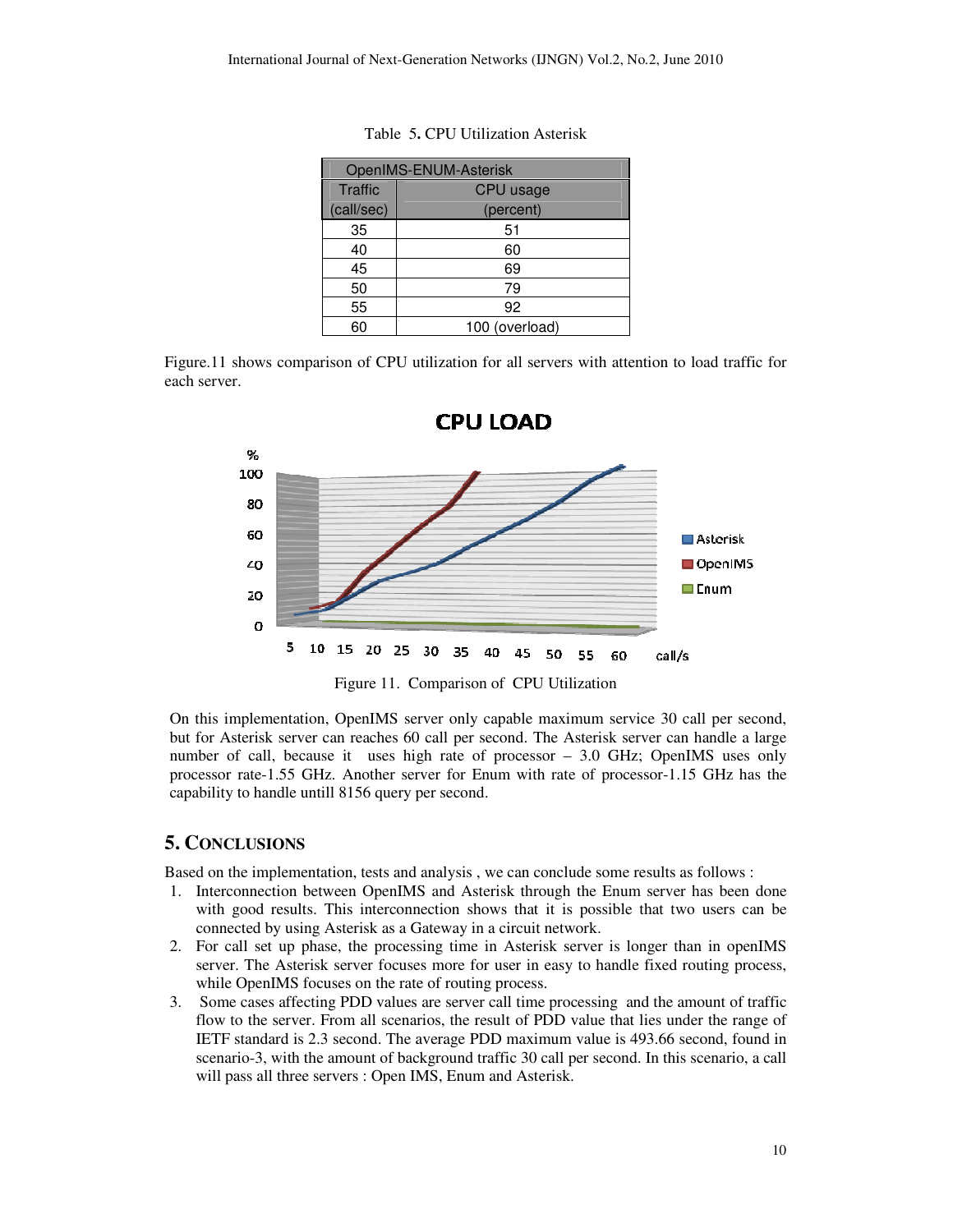4. The amount of arrival traffic or query which is capable to be serviced by the server, depending on the server types and the specification of the computer used in the system.

#### **ACKNOWLEDGEMENTS**

The authors would like to thanks the ITTelkom and YPT in Bandung for their financial support. They also express their sincere thanks and appreciation to all colleagues at ITTelkom for their kind help and usefull suggestions.

#### **REFERENCES**

- [1] IP Multimedia Subsystem (IMS) Service Architecture,Lucent Tecnologies Inc, www.lucent.com/accelerate. 2005
- [2] Rosenberg, J.V. and H. Schulzrinne, 2002, SIP:Session Initiation Protocol, Request for Comments 3261, Internet Engineering Task Force.
- [3]  $3<sup>rd</sup> Generation Partnership Project; Technical Specification Group Services and System Aspects;$ IP Multimedia Subsystem (IMS); Stage 2 (release 6). www.3gpp
- [4] Gonzalo Camrillo, Miguel A. Garcia-Martin, "The 3G IP Mulitmedia Subsystem (IMS)", ISBN 0-470-018118-6, May 2006
- [5] The IMS:IP Multimedia Concepts and Services, Second Edition Miikka poikselka, Georg Mayer, Hisham Khartabil and Aki Niemi @ 2006 Jon Wiley & Sons, Ltd.ISBN:0-470-01906-9
- [6] Purbo, Onno W (2007). *VoIP Cikal Bakal "Telkom Rakyat".* Jakarta : Gramedia.
- [7] Schulzrinne, Henning (2000). *Predicting Internet Telephony Call Setup Delay.* Columbia University, USA.
- [8] Sharif, Ben (2007). *Trixbox-2 Without Tears.* Australia.
- Albitz, Paul (2006). *DNS and BIND*. USA : O'Reilly Media, Inc.
- [10] Shockey, Richard (2006). *ENUM Review.* USA : Neustar, Inc.
- [11] http://f1naj.blogspot.com/2008/03/install-open-ims-gentoo.html
- [12] http://uctimsclient.berlios.de/openimscore\_on\_ubuntu\_howto.html
- [13] http://www.digium.com/en/products/
- [14] http://wiki.wireshark.org
- [15] http://ietf.org
- [16] http://www.openimscore.com
- [17] http://openmaniak.com/iperf.php

#### Short Biography

**Rendy Munadi** received his Dr from Indonesia University . He is a senior lecturer of ITTelkom Bandung-INDONESIA and he is presently as Director of postgraduates program. Dr Rendy Munadi has served on the program committee of several conference. He is current research in the area of Next Generation Network, IMS, wireless network, IP/MPLS network, routing management and protocol SIP, H323 etc. , e-mail: rnd@ ittelkom.ac.id).

**Asep Mulyana** received his MT from Bandung Institute of Technology-Indonesia. He has experienced in the field on switching system (exchange), experienced as trainer on various technology of switching system, signalling system and telecommunication networks in the Training Centre PT. TELKOM Bandung. Currently he is a lecturer on Switching Technique, Telecommunication Networks, Traffic Engineering, Access Networks, Signalling System and Next Generation Networks (NGN). At this moment he is interest and concern to research on NGN and IMS